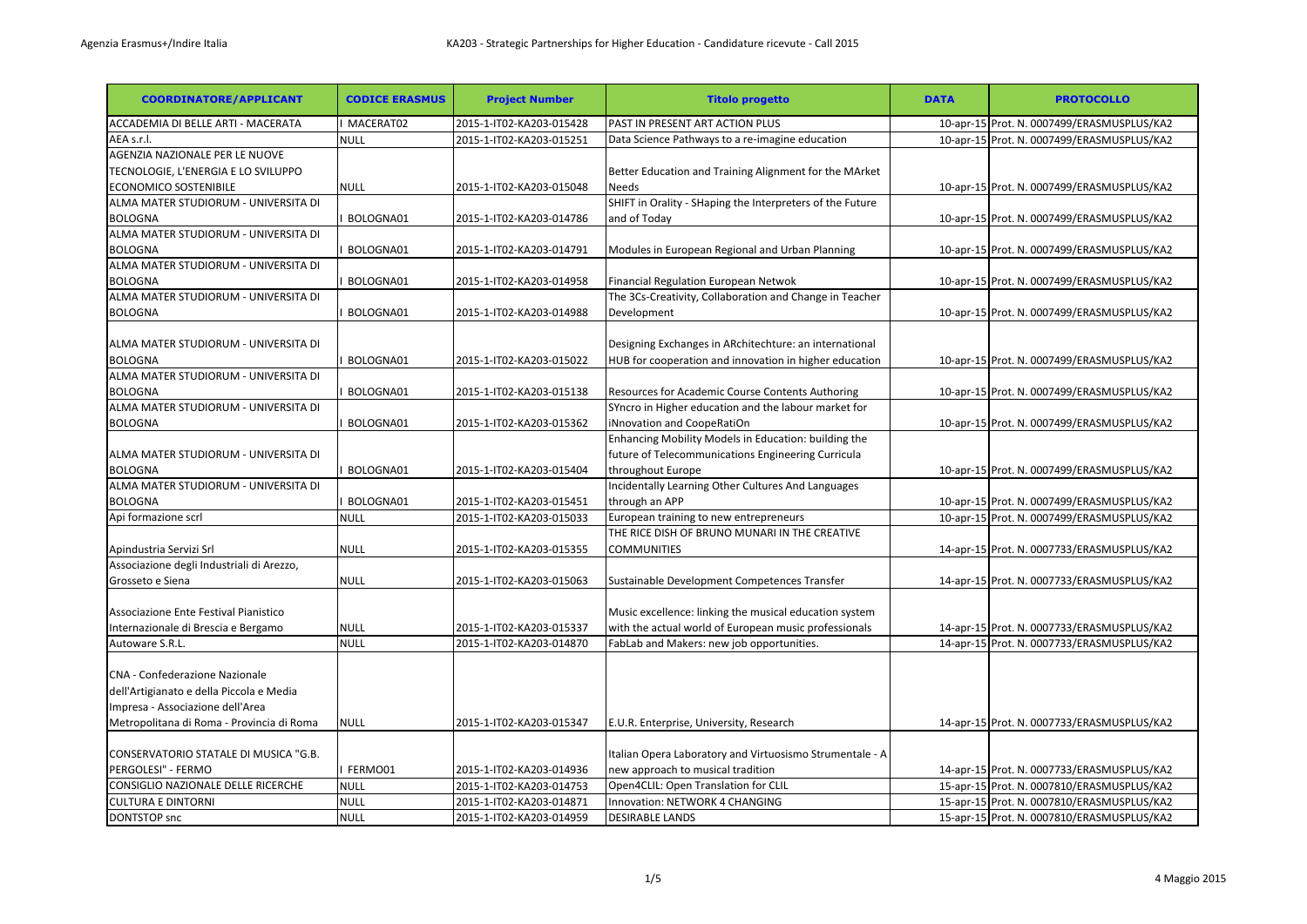|                                              |             |                          | AMICO: A new Alliance for Mobility InComing and            |                                            |
|----------------------------------------------|-------------|--------------------------|------------------------------------------------------------|--------------------------------------------|
| E.RI.FO.-ENTE DI RICERCA E FORMAZIONE        | <b>NULL</b> | 2015-1-IT02-KA203-015203 | Outgoing                                                   | 15-apr-15 Prot. N. 0007810/ERASMUSPLUS/KA2 |
| ESPE'RO S.R.L.                               | <b>NULL</b> | 2015-1-IT02-KA203-015219 | G.A.S.P.!- Group Activities for Social Performing          | 15-apr-15 Prot. N. 0007810/ERASMUSPLUS/KA2 |
| EURICSE                                      | <b>NULL</b> | 2015-1-IT02-KA203-015272 | <b>European Social Enterprise Education Network</b>        | 15-apr-15 Prot. N. 0007810/ERASMUSPLUS/KA2 |
| Fondazione Accademia di Belle Arti "P.       |             |                          |                                                            |                                            |
| Vannucci"                                    | <b>NULL</b> | 2015-1-IT02-KA203-015377 | <b>Fashion Stylist Professional</b>                        | 15-apr-15 Prot. N. 0007810/ERASMUSPLUS/KA2 |
|                                              |             |                          |                                                            |                                            |
| FONDAZIONE ITS ICT PIEMONTE                  | <b>NULL</b> | 2015-1-IT02-KA203-015509 | A New Generation of Entrepreneurship Learning Systems      | 24-apr-15 Prot. N. 0008494/ERASMUSPLUS/KA2 |
| Fondazione Siena Jazz - Accademia Nazionale  |             |                          |                                                            |                                            |
| del Jazz                                     | SIENA05     | 2015-1-IT02-KA203-015374 | Jazz Educational and Innovation System                     | 15-apr-15 Prot. N. 0007810/ERASMUSPLUS/KA2 |
| GARFAGNANA AMBIENTE E SVILUPPO               | <b>NULL</b> | 2015-1-IT02-KA203-015112 | shaping MARBLE using 3D technologies                       | 16-apr-15 Prot. N. 0007936/ERASMUSPLUS/KA2 |
| I.T.S. Nuove Tecnologie per il Made in Italy |             |                          |                                                            |                                            |
| Comparto Moda - Calzatura                    | PADOVA06    | 2015-1-IT02-KA203-015393 | Work Based Learning in Short Cycle Higher Education        | 16-apr-15 Prot. N. 0007936/ERASMUSPLUS/KA2 |
|                                              |             |                          |                                                            |                                            |
| <b>International Campus Srl</b>              | ROMA32      | 2015-1-IT02-KA203-015414 | Language and Culture Coaches for Business Tourism          | 16-apr-15 Prot. N. 0007936/ERASMUSPLUS/KA2 |
| Interporto Marche SpA                        | <b>NULL</b> | 2015-1-IT02-KA203-015299 | Transport and Intermodality for New Occupation             | 16-apr-15 Prot. N. 0007936/ERASMUSPLUS/KA2 |
| ISTITUTO NAZIONALE PER LE RICERCHE           |             |                          |                                                            |                                            |
| CARDIVASCOLARI CONSORZIO                     |             |                          |                                                            |                                            |
| INTERUNIVERSITARIO                           | <b>NULL</b> | 2015-1-IT02-KA203-015336 | MediTour: The new frontier of health tourism in Europe     | 16-apr-15 Prot. N. 0007936/ERASMUSPLUS/KA2 |
|                                              |             |                          | Cre@tive.incube:from idea to business, school as           |                                            |
| ISTITUTO OMNICOMPRENSIVO                     | <b>NULL</b> | 2015-1-IT02-KA203-015488 | incubator                                                  | 17-apr-15 Prot. N. 0008104/ERASMUSPLUS/KA2 |
| LABA SRL                                     | BRESCIA05   | 2015-1-IT02-KA203-015420 | Entrepreneurship Skills for Design Students                | 17-apr-15 Prot. N. 0008104/ERASMUSPLUS/KA2 |
|                                              |             |                          |                                                            |                                            |
| LIBERA UNIVERSITA MARIA SS ASSUNTA           | ROMA04      | 2015-1-IT02-KA203-014973 | e-Learning based support of workshops with online tools    | 17-apr-15 Prot. N. 0008104/ERASMUSPLUS/KA2 |
|                                              |             |                          | Being Europeans: ACTION RESEARCH on Education for          |                                            |
| Liceo Ginnasio Statale G. B. Brocchi         | <b>NULL</b> | 2015-1-IT02-KA203-015212 | European Citizenship                                       | 17-apr-15 Prot. N. 0008104/ERASMUSPLUS/KA2 |
|                                              |             |                          | CReativity and Entrepreneurial Skills development in the   |                                            |
| LINK CAMPUS UNIVERSITY                       | ROMA26      | 2015-1-IT02-KA203-015136 | <b>COntext of SMART cities</b>                             | 17-apr-15 Prot. N. 0008104/ERASMUSPLUS/KA2 |
|                                              |             |                          |                                                            |                                            |
| LUISS LIBERA UNIVERSITA INTERNAZIONALE       |             |                          |                                                            |                                            |
| DEGLI STUDI SOCIALI GUIDO CARLI              | ROMA03      | 2015-1-IT02-KA203-015385 | MODernising Entrepreneurship Skills in higher education    | 17-apr-15 Prot. N. 0008104/ERASMUSPLUS/KA2 |
|                                              |             |                          |                                                            |                                            |
| Novacultur Srl                               | <b>NULL</b> | 2015-1-IT02-KA203-015287 | <b>GLOFORSEN - Glottodrama for Special Education Needs</b> | 17-apr-15 Prot. N. 0008104/ERASMUSPLUS/KA2 |
|                                              |             |                          |                                                            |                                            |
|                                              |             |                          | SETTLEMENT MODELS AND INNOVATIVE PRACTICES FOR             |                                            |
| POLITECNICO DI BARI                          | BARI05      | 2015-1-IT02-KA203-015376 | THE GOVERNMENT OF FORM OF CONTEMPORARY CITY                | 17-apr-15 Prot. N. 0008104/ERASMUSPLUS/KA2 |
|                                              |             |                          | BUILDING A NEW ALLIANCE BETWEEN URBAN PLANNING             |                                            |
| POLITECNICO DI TORINO                        | TORINO02    | 2015-1-IT02-KA203-014814 | <b>AND AGRICULTURE</b>                                     | 17-apr-15 Prot. N. 0008104/ERASMUSPLUS/KA2 |
|                                              |             |                          |                                                            |                                            |
| <b>SELENA ITALY</b>                          | <b>NULL</b> | 2015-1-IT02-KA203-015064 | COACH: Company Advisor for Craft and Handicraft sector     | 17-apr-15 Prot. N. 0008104/ERASMUSPLUS/KA2 |
| TIBER UMBRIA COMETT EDUCATION                |             |                          |                                                            |                                            |
| PROGRAMME                                    | <b>NULL</b> | 2015-1-IT02-KA203-015395 | Strategic Networks for Business Academia Cooperation       | 17-apr-15 Prot. N. 0008104/ERASMUSPLUS/KA2 |
| UNIVERSITA CA' FOSCARI VENEZIA               | VENEZIA01   | 2015-1-IT02-KA203-015053 | Multimedia pour l'Intercompréhension en ligne              | 20-apr-15 Prot. N. 0008196/ERASMUSPLUS/KA2 |
|                                              |             |                          |                                                            |                                            |
|                                              |             |                          | Higher Education Innovation in Plant Diversity: flexible   |                                            |
| UNIVERSITA DEGLI STUDI DEL MOLISE            | CAMPOBA01   | 2015-1-IT02-KA203-014874 | learning paths for emerging labour market                  | 20-apr-15 Prot. N. 0008196/ERASMUSPLUS/KA2 |
|                                              |             |                          |                                                            |                                            |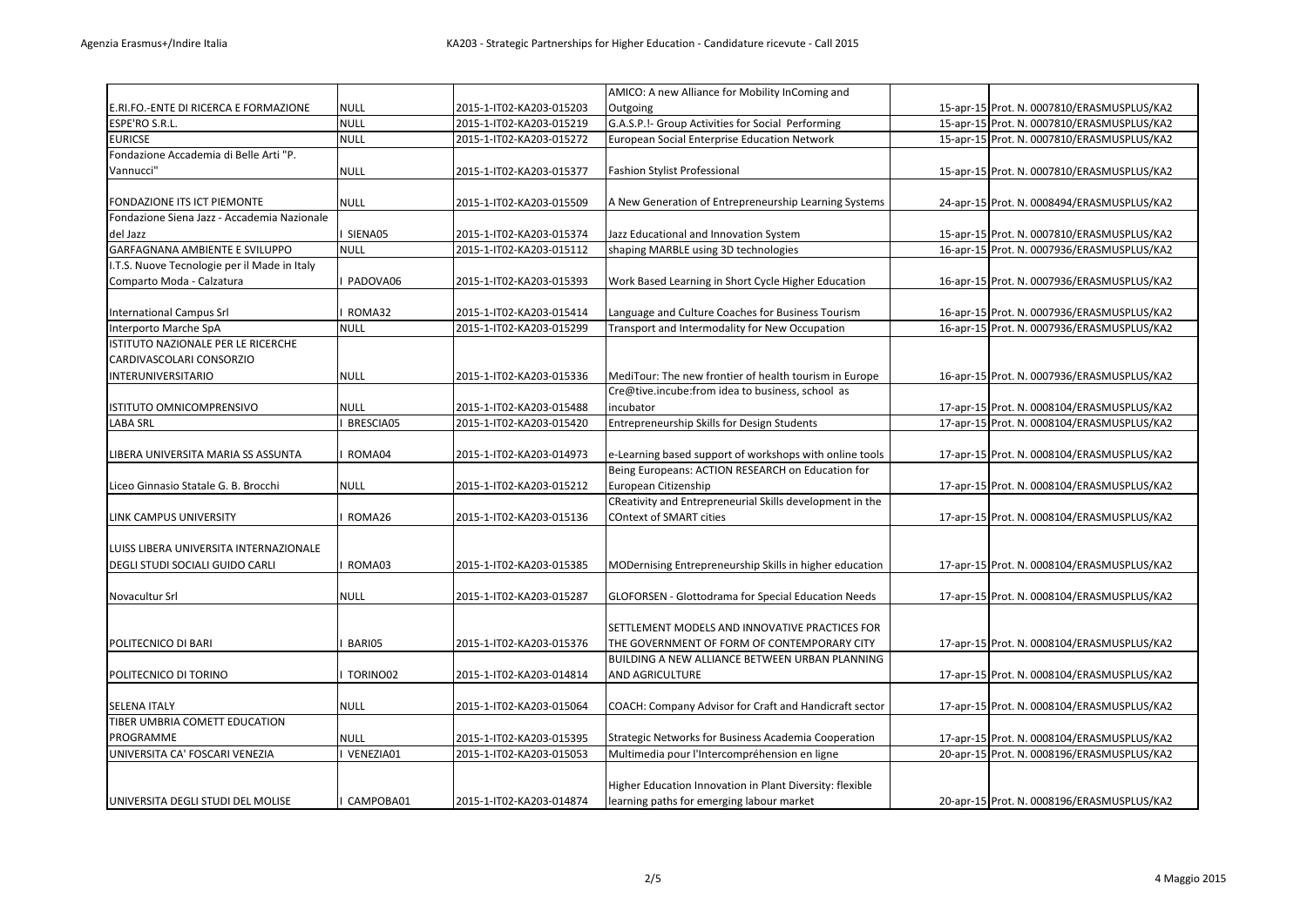|                                              |             |                          | Mediterranean Inscribed Substracted Architecture /         |                                            |
|----------------------------------------------|-------------|--------------------------|------------------------------------------------------------|--------------------------------------------|
| UNIVERSITA DEGLI STUDI DELLA BASILICATA      | POTENZA01   | 2015-1-IT02-KA203-014804 | Architettura Mediterranea Inscritta e Scavata              | 20-apr-15 Prot. N. 0008196/ERASMUSPLUS/KA2 |
|                                              |             |                          |                                                            |                                            |
| UNIVERSITA DEGLI STUDI DELL'AQUILA           | I L-AQUIL01 | 2015-1-IT02-KA203-015210 | How to wIN the challenGE: internationalising EQF Level 5   | 20-apr-15 Prot. N. 0008196/ERASMUSPLUS/KA2 |
|                                              |             |                          | RENAL MOLECULAR PATHOLOGISTS: A EUROPEAN                   |                                            |
| UNIVERSITA DEGLI STUDI DI BARI ALDO MORO     | BARI01      | 2015-1-IT02-KA203-015224 | <b>NETWORK</b>                                             | 20-apr-15 Prot. N. 0008196/ERASMUSPLUS/KA2 |
|                                              |             |                          |                                                            |                                            |
| UNIVERSITA DEGLI STUDI DI BARI ALDO MORO   I | BARI01      | 2015-1-IT02-KA203-015375 | EPIC - Educational Professions In Comparison               | 20-apr-15 Prot. N. 0008196/ERASMUSPLUS/KA2 |
|                                              |             |                          | Making: An International Project on Global Practice in     |                                            |
| UNIVERSITA DEGLI STUDI DI CASSINO E DEL      |             |                          | Engineering and Architecture along the lines of Pier Luigi |                                            |
| LAZIO MERIDIONALE                            | CASSINO01   | 2015-1-IT02-KA203-015250 | Nervi                                                      | 20-apr-15 Prot. N. 0008196/ERASMUSPLUS/KA2 |
|                                              |             |                          |                                                            |                                            |
| UNIVERSITA DEGLI STUDI DI FIRENZE            | FIRENZE01   | 2015-1-IT02-KA203-015184 | IN-PROJECT, REVERSE LANDSCAPE DESIGN PROCESS               | 20-apr-15 Prot. N. 0008196/ERASMUSPLUS/KA2 |
|                                              |             |                          | MULTIdisciplinary education for a systemic approach to     |                                            |
| UNIVERSITA DEGLI STUDI DI FOGGIA             | FOGGIA03    | 2015-1-IT02-KA203-014922 | BIOeconomy                                                 |                                            |
|                                              |             |                          | Le professioni educative in Europa. Uno studio             | 20-apr-15 Prot. N. 0008196/ERASMUSPLUS/KA2 |
| UNIVERSITA DEGLI STUDI DI FOGGIA             | FOGGIA03    |                          | comparato                                                  |                                            |
|                                              |             | 2015-1-IT02-KA203-015306 | European multimodal and digital education for language     | 20-apr-15 Prot. N. 0008196/ERASMUSPLUS/KA2 |
|                                              |             |                          |                                                            |                                            |
| UNIVERSITA DEGLI STUDI DI MESSINA            | MESSINA01   | 2015-1-IT02-KA203-014947 | learning                                                   | 20-apr-15 Prot. N. 0008196/ERASMUSPLUS/KA2 |
|                                              |             |                          |                                                            |                                            |
|                                              |             |                          | A new era in teaching, learning and disseminating          |                                            |
| UNIVERSITA' DEGLI STUDI DI MILANO-           |             |                          | scientific concepts by using the real 3-D world with       |                                            |
| <b>BICOCCA</b>                               | MILANO16    | 2015-1-IT02-KA203-015134 | applications to terrestrial geology and oceanography       | 20-apr-15 Prot. N. 0008196/ERASMUSPLUS/KA2 |
| UNIVERSITA DEGLI STUDI DI MODENA E           |             |                          |                                                            |                                            |
| <b>REGGIO EMILIA</b>                         | MODENA01    | 2015-1-IT02-KA203-015386 | European cooperative framework for Dual LEarning           | 20-apr-15 Prot. N. 0008196/ERASMUSPLUS/KA2 |
| UNIVERSITA DEGLI STUDI DI MODENA E           |             |                          | Empowering For the Client and the Interdisciplinary        |                                            |
| <b>REGGIO EMILIA</b>                         | MODENA01    | 2015-1-IT02-KA203-014932 | TEam                                                       | 21-apr-15 Prot. N. 0008322/ERASMUSPLUS/KA2 |
|                                              |             |                          |                                                            |                                            |
| UNIVERSITA DEGLI STUDI DI NAPOLI FEDERICO    |             |                          | Innovative Narrative Counselling through Reflexivity,      |                                            |
|                                              | <b>NULL</b> | 2015-1-IT02-KA203-014739 | Empowering Agency for Students' Experience                 | 21-apr-15 Prot. N. 0008322/ERASMUSPLUS/KA2 |
| UNIVERSITA DEGLI STUDI DI PADOVA             | PADOVA01    | 2015-1-IT02-KA203-014996 | Virtual tours for Business Culture                         | 21-apr-15 Prot. N. 0008322/ERASMUSPLUS/KA2 |
|                                              |             |                          |                                                            |                                            |
| UNIVERSITA DEGLI STUDI DI PADOVA             | PADOVA01    | 2015-1-IT02-KA203-015155 | Education for Sustainable Development at the University    | 21-apr-15 Prot. N. 0008322/ERASMUSPLUS/KA2 |
|                                              |             |                          |                                                            |                                            |
| UNIVERSITA DEGLI STUDI DI PALERMO            | PALERMO01   | 2015-1-IT02-KA203-015421 | University-Based Entrepreneurship Education Program        | 21-apr-15 Prot. N. 0008322/ERASMUSPLUS/KA2 |
| UNIVERSITA DEGLI STUDI DI PAVIA              | PAVIA01     | 2015-1-IT02-KA203-015455 | Course on Ultrasound in TropicalMedicine                   | 21-apr-15 Prot. N. 0008322/ERASMUSPLUS/KA2 |
|                                              |             |                          | PlurilinguaL and intercUltural competencies thRough        |                                            |
| UNIVERSITA DEGLI STUDI DI PAVIA              | PAVIA01     | 2015-1-IT02-KA203-015443 | multImodal self NARration                                  | 21-apr-15 Prot. N. 0008322/ERASMUSPLUS/KA2 |
|                                              |             |                          | Appleseed: Emerging Entrepreneur Certification in          |                                            |
| UNIVERSITA DEGLI STUDI DI PAVIA              | PAVIA01     | 2015-1-IT02-KA203-014788 | <b>Coworking Spaces</b>                                    | 21-apr-15 Prot. N. 0008322/ERASMUSPLUS/KA2 |
|                                              |             |                          | Training and Assessment tool for Tutoring skills           |                                            |
| UNIVERSITA DEGLI STUDI DI PAVIA              | PAVIA01     | 2015-1-IT02-KA203-015429 | development in the file of Emergency Medicine              | 21-apr-15 Prot. N. 0008322/ERASMUSPLUS/KA2 |
| UNIVERSITA DEGLI STUDI DI ROMA LA            |             |                          | Game based learning tools ENhancing EntRepreneurial        |                                            |
| SAPIENZA                                     | ROMA01      | 2015-1-IT02-KA203-015338 | AbiliTies                                                  | 17-apr-15 prot. N. 0008104/ERASMUSPLUS/KA2 |
| UNIVERSITA DEGLI STUDI DI ROMA LA            |             |                          | ARChitects for HEAlthy Cities : building an awareness and  |                                            |
| SAPIENZA                                     | I ROMA01    | 2015-1-IT02-KA203-015454 | common teaching programme.                                 | 17-apr-15 prot. N. 0008104/ERASMUSPLUS/KA2 |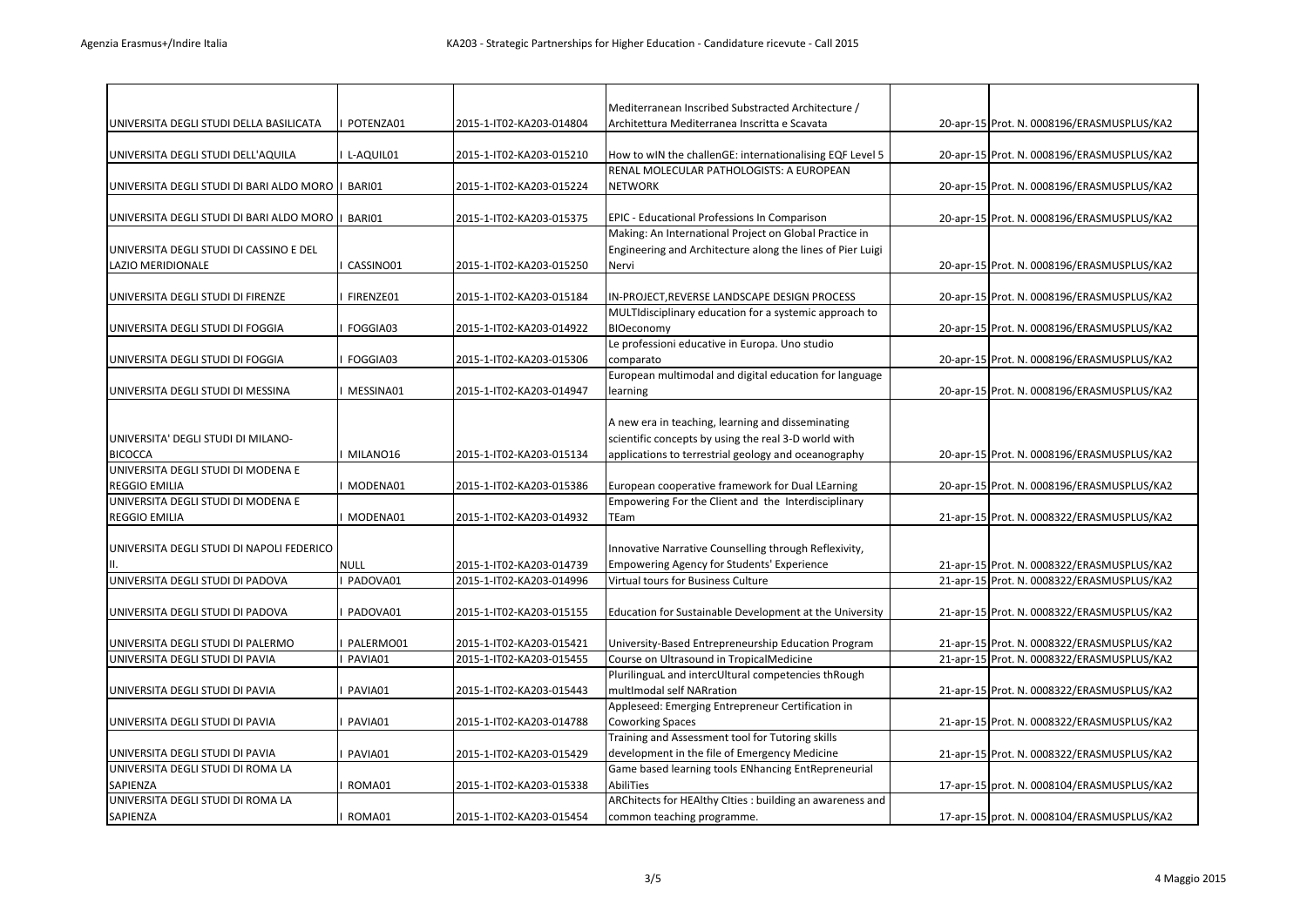| UNIVERSITA DEGLI STUDI DI ROMA         |             |                          |                                                           |                                            |
|----------------------------------------|-------------|--------------------------|-----------------------------------------------------------|--------------------------------------------|
| <b>TORVERGATA</b>                      | ROMA02      | 2015-1-IT02-KA203-014957 | Public Procurement Skills Enhancement Programme           | 17-apr-15 prot. N. 0008104/ERASMUSPLUS/KA2 |
| UNIVERSITA DEGLI STUDI DI ROMA         |             |                          | MEDICHANGE: an educational model for medical              |                                            |
| <b>TORVERGATA</b>                      | ROMA02      | 2015-1-IT02-KA203-015029 | curriculum trasformation                                  | 17-apr-15 prot. N. 0008104/ERASMUSPLUS/KA2 |
| UNIVERSITA DEGLI STUDI DI ROMA         |             |                          |                                                           |                                            |
| <b>TORVERGATA</b>                      | ROMA02      | 2015-1-IT02-KA203-015452 | Enterprise and Entrepreneurial Campus Network             | 16-apr-15 prot. N. 0007936/ERASMUSPLUS/KA2 |
|                                        |             |                          | TARGETING ACADEMIC GROWTH. LANGUAGE SKILLS AND            |                                            |
| UNIVERSITA DEGLI STUDI DI TORINO       | TORINO01    | 2015-1-IT02-KA203-015080 | <b>AWARENESS IN HIGHER EDUCATION</b>                      | 16-apr-15 prot. N. 0007936/ERASMUSPLUS/KA2 |
| UNIVERSITA DEGLI STUDI DI TRENTO       | TRENTO01    | 2015-1-IT02-KA203-015392 | <b>ASAC</b>                                               | 15-apr-15 Prot. N. 0007810/ERASMUSPLUS/KA2 |
|                                        |             |                          | UTS - University Terminology and Style: Online language   |                                            |
|                                        |             |                          | resources for enhancing international cooperation in      |                                            |
| UNIVERSITA DEGLI STUDI DI TRIESTE      | TRIESTE01   | 2015-1-IT02-KA203-015014 | <b>Higher Education</b>                                   | 16-apr-15 prot. N. 0007936/ERASMUSPLUS/KA2 |
|                                        |             |                          | CONSUMERS' RIGHTS AND MARKET REGULATION IN                |                                            |
| UNIVERSITA DEGLI STUDI DI UDINE        | UDINE01     | 2015-1-IT02-KA203-015187 | <b>EUROPE</b>                                             | 16-apr-15 prot. N. 0007936/ERASMUSPLUS/KA2 |
| UNIVERSITA DEGLI STUDI GABRIELE        |             |                          |                                                           |                                            |
| D'ANNUNZIO DI CHIETI-PESCARA           | CHIETI01    | 2015-1-IT02-KA203-014943 | Gaming on Ability Management Educating Students           | 15-apr-15 Prot. N. 0007810/ERASMUSPLUS/KA2 |
| UNIVERSITA DEGLI STUDI MEDITERRANEA DI |             |                          | StraitsLab: RELATIONSHIPS BETWEEN CITIES AND              |                                            |
| REGGIO CALABRIA                        | REGGIO01    | 2015-1-IT02-KA203-015394 | LANDSCAPE OF THE EUROPEAN STRAITS                         | 15-apr-15 Prot. N. 0007810/ERASMUSPLUS/KA2 |
|                                        |             |                          |                                                           |                                            |
|                                        |             |                          | NEW FACTS Networking Entrepreneurial Worldwide:           |                                            |
| UNIVERSITA DEGLI STUDI ROMA TRE        | ROMA16      | 2015-1-IT02-KA203-015241 | Facilitating apprenticeship in creative tourisms          | 15-apr-15 Prot. N. 0007810/ERASMUSPLUS/KA2 |
|                                        |             |                          | Co-Creation. OneToOne Architecture and Landscape          |                                            |
| UNIVERSITA DEGLI STUDI ROMA TRE        | ROMA16      | 2015-1-IT02-KA203-015493 | Pedagogy                                                  | 15-apr-15 Prot. N. 0007810/ERASMUSPLUS/KA2 |
|                                        |             |                          |                                                           |                                            |
| UNIVERSITA DEL SALENTO                 | LECCE01     | 2015-1-IT02-KA203-014985 | Building the Future through the Future of Buildings       | 14-apr-15 Prot. N. 0007733/ERASMUSPLUS/KA2 |
| UNIVERSITA DEL SALENTO                 | LECCE01     | 2015-1-IT02-KA203-015444 | POEM: Performing Online Experiments on steM               | 14-apr-15 Prot. N. 0007733/ERASMUSPLUS/KA2 |
|                                        |             |                          | Opening Performing arts to Entrepreneurship in            |                                            |
|                                        |             |                          | European Neighbourhoods: Business & Creativity as         |                                            |
| UNIVERSITA DELLA CALABRIA              | COSENZA01   | 2015-1-IT02-KA203-014825 | Oxygen for future young workers                           | 14-apr-15 Prot. N. 0007733/ERASMUSPLUS/KA2 |
| UNIVERSITA DELLA CALABRIA              | COSENZA01   | 2015-1-IT02-KA203-014974 | Politiche Abitative per l'Edilizia Sostenibile            | 14-apr-15 Prot. N. 0007733/ERASMUSPLUS/KA2 |
|                                        |             |                          | Simulation for Collaborative Project management           |                                            |
| UNIVERSITA DELLA CALABRIA              | COSENZA01   | 2015-1-IT02-KA203-015182 | education                                                 | 13-apr-15 Prot. N. 0007634/ERASMUSPLUS/KA2 |
|                                        |             |                          | Transnational Hub for Entrepreneurial and Social          |                                            |
| UNIVERSITA DELLA CALABRIA              | COSENZA01   | 2015-1-IT02-KA203-015405 | <b>Innovation Skills</b>                                  | 13-apr-15 Prot. N. 0007634/ERASMUSPLUS/KA2 |
| UNIVERSITA DELLA CALABRIA              | COSENZA01   | 2015-1-IT02-KA203-015445 | <b>European Contamination Laboratories</b>                | 13-apr-15 Prot. N. 0007634/ERASMUSPLUS/KA2 |
| UNIVERSITA DELLA CALABRIA              | COSENZA01   | 2015-1-IT02-KA203-015508 | <b>Cities Versus Inner Corruption</b>                     | 22-apr-15 Prot. N. 0008494/ERASMUSPLUS/KA2 |
| UNIVERSITA DI PISA                     | PISA01      | 2015-1-IT02-KA203-015069 | Resilience by Design                                      | 13-apr-15 Prot. N. 0007634/ERASMUSPLUS/KA2 |
|                                        |             |                          | The Renaissance Workshop Model for Learning Digital       |                                            |
| UNIVERSITA DI PISA                     | PISA01      | 2015-1-IT02-KA203-015151 | Crafts                                                    | 13-apr-15 Prot. N. 0007634/ERASMUSPLUS/KA2 |
| UNIVERSITA DI PISA                     | PISA01      | 2015-1-IT02-KA203-015208 | Digital Approaches in Teaching Archaeology                | 10-apr-15 Prot. N. 0007499/ERASMUSPLUS/KA2 |
|                                        |             |                          | Landscapes of Water. Cultural Heritage and                |                                            |
| UNIVERSITA IUAV DI VENEZIA             | VENEZIA02   | 2015-1-IT02-KA203-014780 | Infrastructures of Production                             | 10-apr-15 Prot. N. 0007499/ERASMUSPLUS/KA2 |
|                                        |             |                          | CLimate changE Adaptation and Resilience. Learning and    |                                            |
| UNIVERSITA IUAV DI VENEZIA             | VENEZIA02   | 2015-1-IT02-KA203-014942 | <b>Training for Coastal Cities</b>                        | 10-apr-15 Prot. N. 0007499/ERASMUSPLUS/KA2 |
|                                        |             |                          |                                                           |                                            |
|                                        |             |                          | The city territory is a renewable resource: the challenge |                                            |
| UNIVERSITA IUAV DI VENEZIA             | I VENEZIA02 | 2015-1-IT02-KA203-014983 | of climate change. A European education program.          | 10-apr-15 Prot. N. 0007499/ERASMUSPLUS/KA2 |